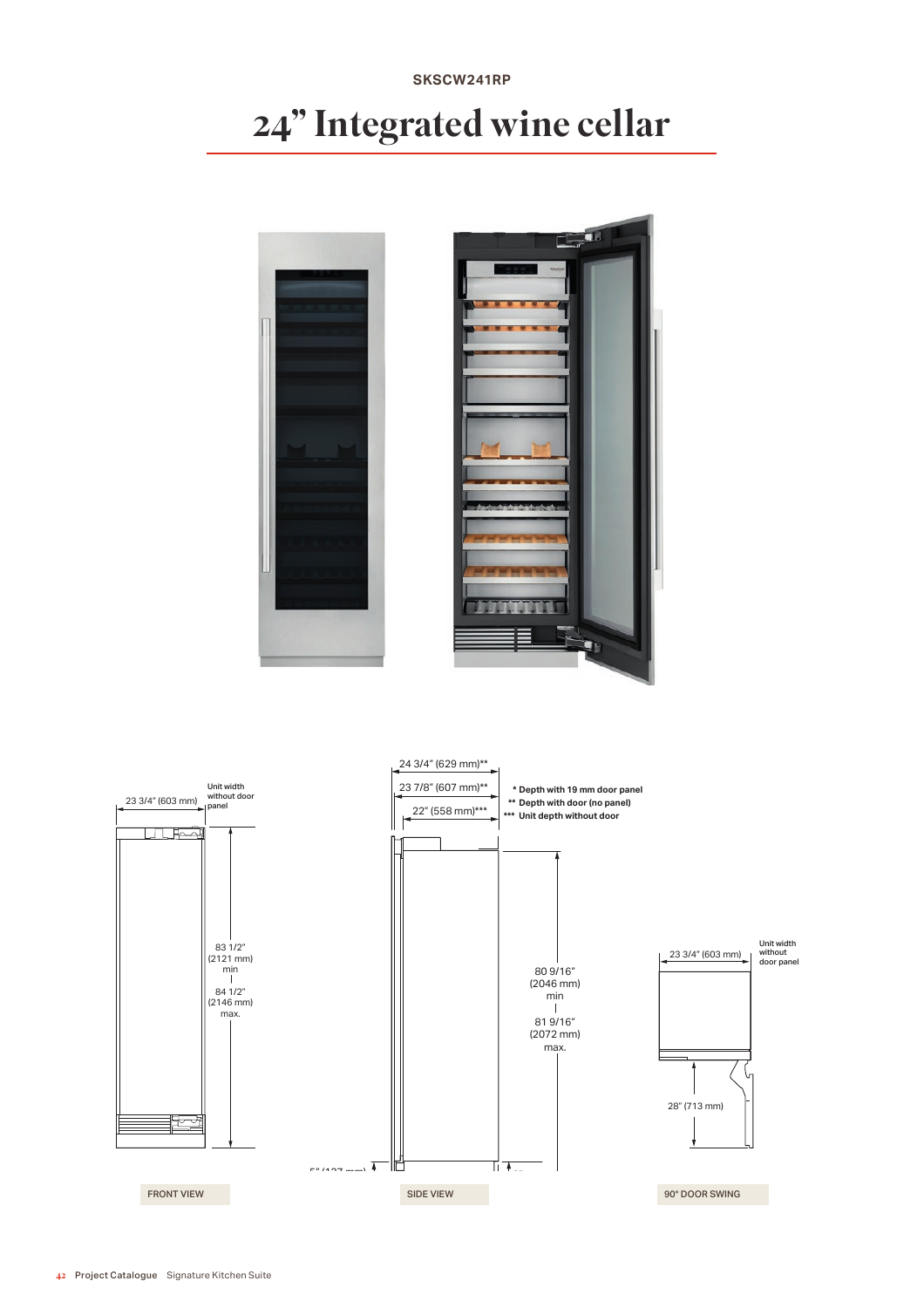## **SKSCW241RP**

| Style                                                      |                                                                                |
|------------------------------------------------------------|--------------------------------------------------------------------------------|
| Door Style                                                 | Panel Ready                                                                    |
| Hinges                                                     | Flat                                                                           |
| <b>Interior finish</b>                                     | Metal                                                                          |
| <b>Energy Label</b>                                        |                                                                                |
| <b>Energy Efficiency Class</b>                             | G                                                                              |
| <b>Bottle Capacity (750 ml)</b>                            | 113                                                                            |
| <b>Maximum Sound Level</b>                                 | < 37 dbA Max                                                                   |
| Yearly total energy consumption (kW/h)                     | 169                                                                            |
| <b>Climate class</b>                                       | SN-T                                                                           |
| <b>General Properties</b>                                  |                                                                                |
| No-Frost                                                   | ٠                                                                              |
| <b>Inverter Linear Compressor</b>                          | $\bullet$                                                                      |
| Wi-Fi-Enabled for SmartThinQ® Control with iOS/Android App | $\bullet$                                                                      |
| InstaView™ Window (Knock Twice to See Inside)              | $\bullet$                                                                      |
| Wine Cave Technology™                                      | $\bullet$                                                                      |
| <b>Temperature Zones</b>                                   | 3                                                                              |
| <b>Operating Temperatures</b>                              | 5°C to 18°C                                                                    |
| Modes                                                      | Demo, Power On / Off, Temp Control, Smart Diagnosis, WI-FI                     |
| <b>Humidity Control</b>                                    | ٠                                                                              |
| <b>High Altitude Compatibility</b>                         | $\bullet$                                                                      |
| Anti-vibration motor                                       | $\bullet$                                                                      |
| <b>UV Protection</b>                                       | $\bullet$                                                                      |
| <b>Storage Shelves</b>                                     | 10                                                                             |
| <b>Shelf Material</b>                                      | Beech Wood with Metal Accents                                                  |
| <b>Presenter Shelves</b>                                   | 2                                                                              |
| True-View® Lighting                                        | ٠                                                                              |
| <b>Presenter Shelf Lighting</b>                            | $\bullet$                                                                      |
| <b>Installation</b>                                        |                                                                                |
| <b>Reversible Door</b>                                     | $\bullet$                                                                      |
| Four Point Front Adjustable with 8 Wheels                  | $\bullet$                                                                      |
| <b>Attachment Method to Cabinetry</b>                      | Top with No Visible Screws                                                     |
| <b>Front Serviceable</b>                                   | ٠                                                                              |
| <b>Anti-tip Bracket Included</b>                           | $\bullet$                                                                      |
| <b>Technical Specifications</b>                            |                                                                                |
| <b>Required Power Supply</b>                               | 230V, 50Hz                                                                     |
| <b>Power Cord Length</b>                                   | 2197 mm (86.4")                                                                |
| <b>Plug Type</b>                                           | 3-Prong                                                                        |
| <b>Overall Width</b>                                       | 603.25 mm (23.7")                                                              |
| <b>Overall Height</b>                                      | 2,121 mm ~ 2,146 mm (83.5" ~ 84.4")                                            |
| <b>Overall Depth</b>                                       | 607 mm (23.8")                                                                 |
| <b>Net Weight</b>                                          | 162 Kg                                                                         |
| <b>Shipping Weight</b>                                     | 182 Kg                                                                         |
| <b>Accessories</b>                                         |                                                                                |
| Stainless Steel Panel / Handle / Toekick Kit               | SKSWK245RS (right hinge, left handle)<br>SKSWK245LS (left hinge, right handle) |
| Joining Kit for Dual Installation                          | SKSFJ800P                                                                      |
| <b>Frame mounting Kit</b>                                  | SKSFK800CS                                                                     |
| Medium brushed Aluminium Handle - 805 mm                   | SKSHK310HS                                                                     |
| Long brushed Aluminium Handle - 1,218 mm                   | SKSHK480HS                                                                     |

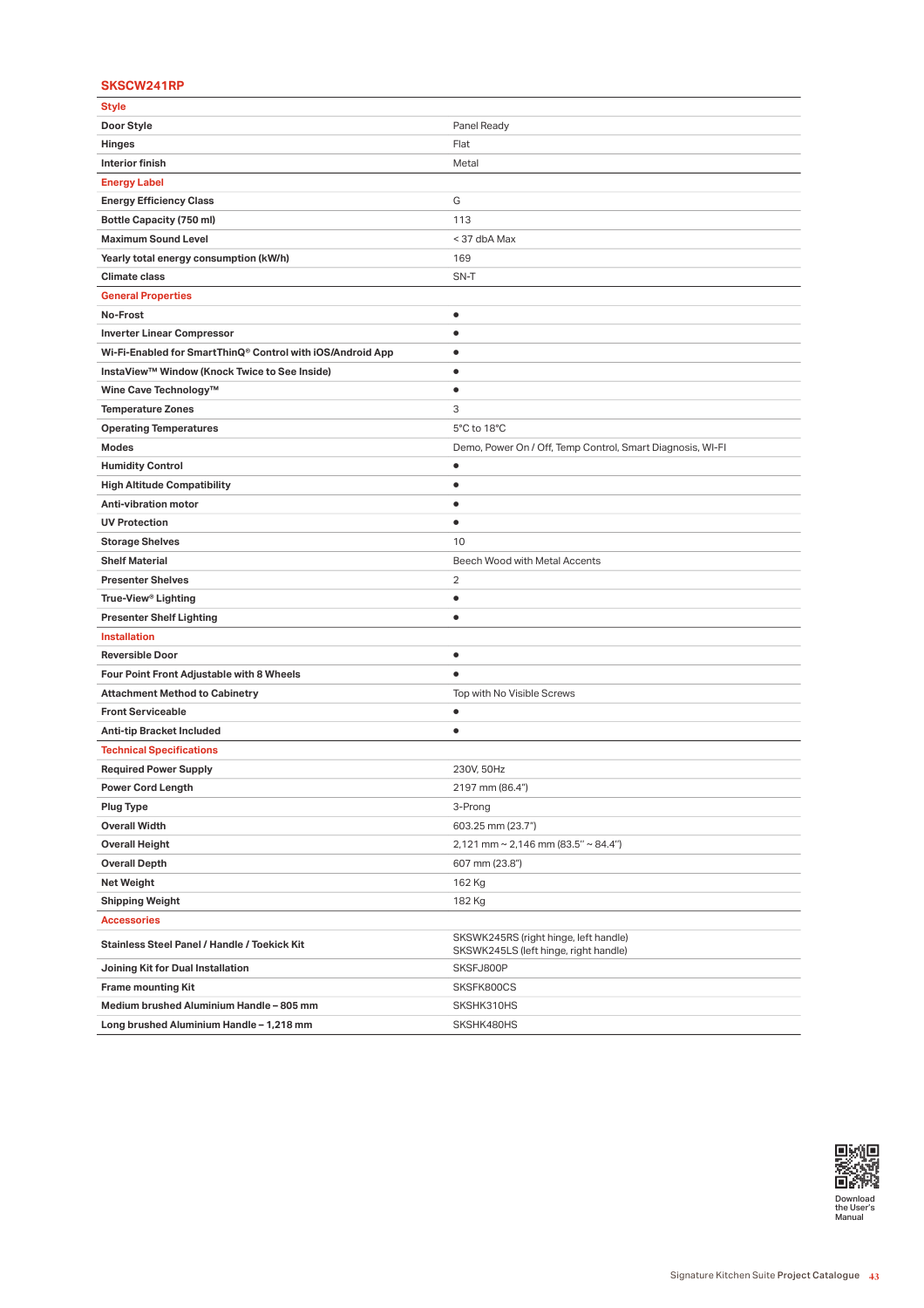### **SKSCW241RP**

#### **Cutout dimensions – fush or proud installation**



<sup>\*</sup> A minimum 4" (102 mm) finished return that matches the cabinet<br>exterior is recommended on all sides and the top of the cutout<br>opening. The shaded area will be visible after installation.

# **Notes**

The wine refrigerator can be installed fush or proud with 19 mm (3/4") custom panel or optional stainless steel panel kit. **Flush** – With a 635 mm (25") cutout depth, the front face of the wine refrigerator fits flush with 635 mm (25") depth adjacent cabinets.

**Proud** – With a 610 mm (24") depth cutout, the front face of the wine refrigerator extends approximately 19 mm (3/4") beyond 610 mm (24") depth adjacent cabinets.

## **Electrical**

A 115 V, 60 Hz, 15 or 20 A power supply is required. An individual properly grounded branch circuit or circuit breaker is recommended. Install a properly grounded 3-prong electrical receptacle recessed into the back wall. Electrical must be located on rear wall as shown.

#### **Installation clearances**

#### **Notes**



**Door Swing Clearances** – the installation must allow for clearances to adjacent walls or cabinets. This freezer is equipped with a 2-position door stop. The factory-set 115° door swing can be adjusted to 90° if clearance to adjacent cabinets or walls is restricted.

**Door Handle Clearances**: The door handle depth must be added to the dimensions noted to determine the total clearances required from adjacent cabinets or walls. This clearance will vary depending on the custom handle used. When using the Stainless Steel Door Panel Kit w/ Handle or the Brushed Aluminium Handle (optional accessories), the door handle clearance with door open 115° is 356 mm (14").

TOP VIEW